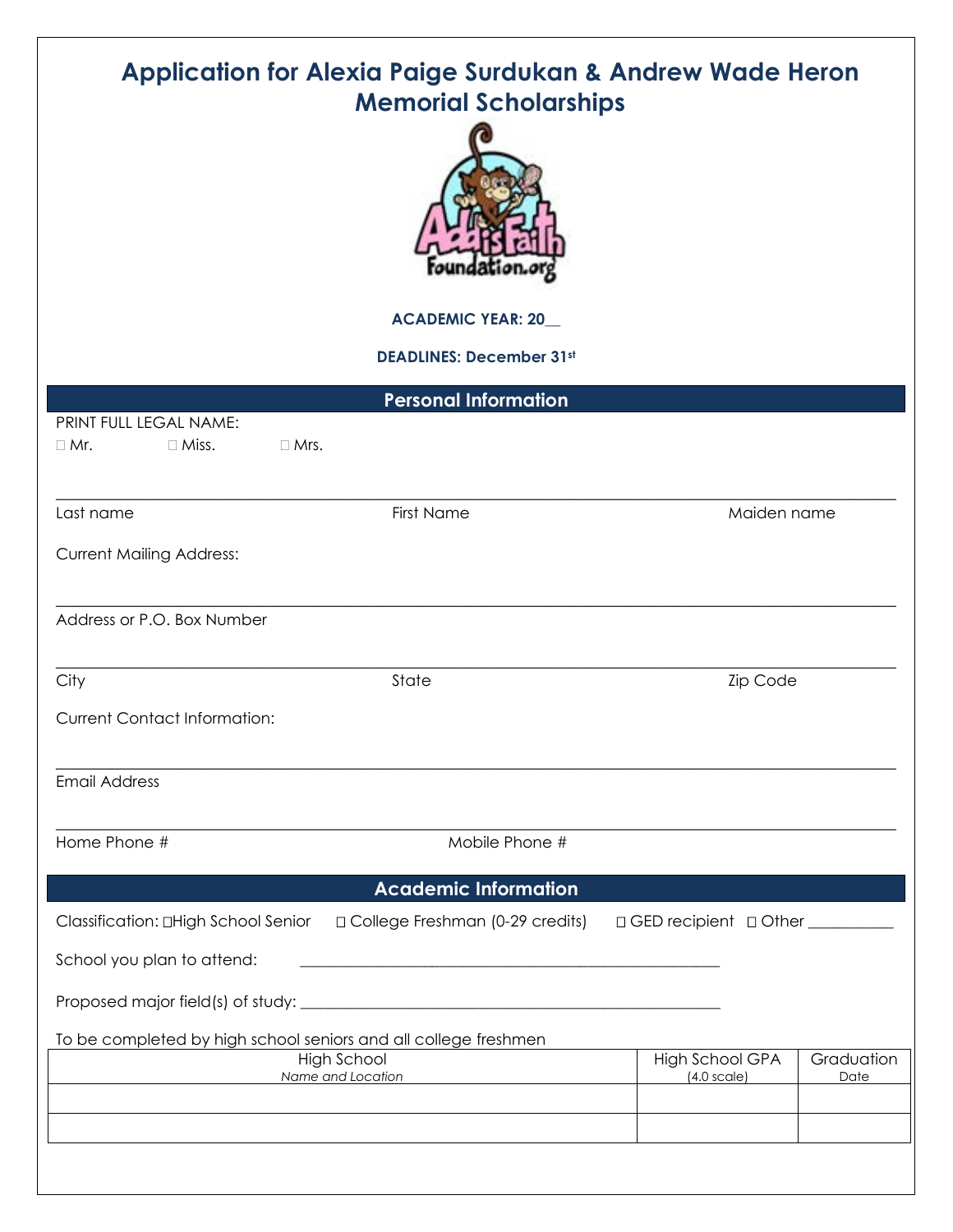**How has being a cancer survivor developed your character? Please give specific examples. If you had to give advice to someone going through cancer, what would you tell them?** 

**\_\_\_\_\_\_\_\_\_\_\_\_\_\_\_\_\_\_\_\_\_\_\_\_\_\_\_\_\_\_\_\_\_\_\_\_\_\_\_\_\_\_\_\_\_\_\_\_\_\_\_\_\_\_\_\_\_\_\_\_\_\_\_\_\_\_\_\_\_\_\_\_\_\_\_\_\_\_\_\_\_\_\_\_\_\_\_\_\_\_** 

**\_\_\_\_\_\_\_\_\_\_\_\_\_\_\_\_\_\_\_\_\_\_\_\_\_\_\_\_\_\_\_\_\_\_\_\_\_\_\_\_\_\_\_\_\_\_\_\_\_\_\_\_\_\_\_\_\_\_\_\_\_\_\_\_\_\_\_\_\_\_\_\_\_\_\_\_\_\_\_\_\_\_\_\_\_\_\_\_\_\_** 

**\_\_\_\_\_\_\_\_\_\_\_\_\_\_\_\_\_\_\_\_\_\_\_\_\_\_\_\_\_\_\_\_\_\_\_\_\_\_\_\_\_\_\_\_\_\_\_\_\_\_\_\_\_\_\_\_\_\_\_\_\_\_\_\_\_\_\_\_\_\_\_\_\_\_\_\_\_\_\_\_\_\_\_\_\_\_\_\_\_\_** 

**\_\_\_\_\_\_\_\_\_\_\_\_\_\_\_\_\_\_\_\_\_\_\_\_\_\_\_\_\_\_\_\_\_\_\_\_\_\_\_\_\_\_\_\_\_\_\_\_\_\_\_\_\_\_\_\_\_\_\_\_\_\_\_\_\_\_\_\_\_\_\_\_\_\_\_\_\_\_\_\_\_\_\_\_\_\_\_\_\_\_** 

**\_\_\_\_\_\_\_\_\_\_\_\_\_\_\_\_\_\_\_\_\_\_\_\_\_\_\_\_\_\_\_\_\_\_\_\_\_\_\_\_\_\_\_\_\_\_\_\_\_\_\_\_\_\_\_\_\_\_\_\_\_\_\_\_\_\_\_\_\_\_\_\_\_\_\_\_\_\_\_\_\_\_\_\_\_\_\_\_\_\_** 

**\_\_\_\_\_\_\_\_\_\_\_\_\_\_\_\_\_\_\_\_\_\_\_\_\_\_\_\_\_\_\_\_\_\_\_\_\_\_\_\_\_\_\_\_\_\_\_\_\_\_\_\_\_\_\_\_\_\_\_\_\_\_\_\_\_\_\_\_\_\_\_\_\_\_\_\_\_\_\_\_\_\_\_\_\_\_\_\_\_\_** 

**\_\_\_\_\_\_\_\_\_\_\_\_\_\_\_\_\_\_\_\_\_\_\_\_\_\_\_\_\_\_\_\_\_\_\_\_\_\_\_\_\_\_\_\_\_\_\_\_\_\_\_\_\_\_\_\_\_\_\_\_\_\_\_\_\_\_\_\_\_\_\_\_\_\_\_\_\_\_\_\_\_\_\_\_\_\_\_\_\_\_** 

**\_\_\_\_\_\_\_\_\_\_\_\_\_\_\_\_\_\_\_\_\_\_\_\_\_\_\_\_\_\_\_\_\_\_\_\_\_\_\_\_\_\_\_\_\_\_\_\_\_\_\_\_\_\_\_\_\_\_\_\_\_\_\_\_\_\_\_\_\_\_\_\_\_\_\_\_\_\_\_\_\_\_\_\_\_\_\_\_\_\_** 

**\_\_\_\_\_\_\_\_\_\_\_\_\_\_\_\_\_\_\_\_\_\_\_\_\_\_\_\_\_\_\_\_\_\_\_\_\_\_\_\_\_\_\_\_\_\_\_\_\_\_\_\_\_\_\_\_\_\_\_\_\_\_\_\_\_\_\_\_\_\_\_\_\_\_\_\_\_\_\_\_\_\_\_\_\_\_\_\_\_\_** 

**\_\_\_\_\_\_\_\_\_\_\_\_\_\_\_\_\_\_\_\_\_\_\_\_\_\_\_\_\_\_\_\_\_\_\_\_\_\_\_\_\_\_\_\_\_\_\_\_\_\_\_\_\_\_\_\_\_\_\_\_\_\_\_\_\_\_\_\_\_\_\_\_\_\_\_\_\_\_\_\_\_\_\_\_\_\_\_\_\_\_** 

## **What honors, awards and achievements have you earned? What are your education plans, career goals, and personal goals?**

**\_\_\_\_\_\_\_\_\_\_\_\_\_\_\_\_\_\_\_\_\_\_\_\_\_\_\_\_\_\_\_\_\_\_\_\_\_\_\_\_\_\_\_\_\_\_\_\_\_\_\_\_\_\_\_\_\_\_\_\_\_\_\_\_\_\_\_\_\_\_\_\_\_\_\_\_\_\_\_\_\_\_\_\_\_\_\_\_\_\_** 

**\_\_\_\_\_\_\_\_\_\_\_\_\_\_\_\_\_\_\_\_\_\_\_\_\_\_\_\_\_\_\_\_\_\_\_\_\_\_\_\_\_\_\_\_\_\_\_\_\_\_\_\_\_\_\_\_\_\_\_\_\_\_\_\_\_\_\_\_\_\_\_\_\_\_\_\_\_\_\_\_\_\_\_\_\_\_\_\_\_\_** 

**\_\_\_\_\_\_\_\_\_\_\_\_\_\_\_\_\_\_\_\_\_\_\_\_\_\_\_\_\_\_\_\_\_\_\_\_\_\_\_\_\_\_\_\_\_\_\_\_\_\_\_\_\_\_\_\_\_\_\_\_\_\_\_\_\_\_\_\_\_\_\_\_\_\_\_\_\_\_\_\_\_\_\_\_\_\_\_\_\_\_** 

**\_\_\_\_\_\_\_\_\_\_\_\_\_\_\_\_\_\_\_\_\_\_\_\_\_\_\_\_\_\_\_\_\_\_\_\_\_\_\_\_\_\_\_\_\_\_\_\_\_\_\_\_\_\_\_\_\_\_\_\_\_\_\_\_\_\_\_\_\_\_\_\_\_\_\_\_\_\_\_\_\_\_\_\_\_\_\_\_\_\_** 

**\_\_\_\_\_\_\_\_\_\_\_\_\_\_\_\_\_\_\_\_\_\_\_\_\_\_\_\_\_\_\_\_\_\_\_\_\_\_\_\_\_\_\_\_\_\_\_\_\_\_\_\_\_\_\_\_\_\_\_\_\_\_\_\_\_\_\_\_\_\_\_\_\_\_\_\_\_\_\_\_\_\_\_\_\_\_\_\_\_\_** 

**\_\_\_\_\_\_\_\_\_\_\_\_\_\_\_\_\_\_\_\_\_\_\_\_\_\_\_\_\_\_\_\_\_\_\_\_\_\_\_\_\_\_\_\_\_\_\_\_\_\_\_\_\_\_\_\_\_\_\_\_\_\_\_\_\_\_\_\_\_\_\_\_\_\_\_\_\_\_\_\_\_\_\_\_\_\_\_\_\_\_** 

**\_\_\_\_\_\_\_\_\_\_\_\_\_\_\_\_\_\_\_\_\_\_\_\_\_\_\_\_\_\_\_\_\_\_\_\_\_\_\_\_\_\_\_\_\_\_\_\_\_\_\_\_\_\_\_\_\_\_\_\_\_\_\_\_\_\_\_\_\_\_\_\_\_\_\_\_\_\_\_\_\_\_\_\_\_\_\_\_\_\_** 

**\_\_\_\_\_\_\_\_\_\_\_\_\_\_\_\_\_\_\_\_\_\_\_\_\_\_\_\_\_\_\_\_\_\_\_\_\_\_\_\_\_\_\_\_\_\_\_\_\_\_\_\_\_\_\_\_\_\_\_\_\_\_\_\_\_\_\_\_\_\_\_\_\_\_\_\_\_\_\_\_\_\_\_\_\_\_\_\_\_\_** 

## **Supporting Information**

The information given in this application is to be used for consideration for an Addi's Faith Foundation Memorial Scholarship. I pledge that all information provided is correct to the best of my knowledge. I hereby waive my right to inspect and review the confidential evaluations provided by the above designated references or other recommendations which I request to be submitted in support of my application. I also understand and agree that the decision made by the Addi's Faith Foundation on my application will be final.

Signature of Applicant Date of Applicant Date of Applicant Date of Applicant Date of Applicant Date of Applicant Date of Applicant Date of Applicant Date of Applicant Date of Applicant Date of Applicant Date of Applicant D

*Return completed application and references to*: Addi's Faith Foundation Attn: Scholarships 2410 Riverway Oak Drive Kingwood, Texas 77345

 $\_$  , and the set of the set of the set of the set of the set of the set of the set of the set of the set of the set of the set of the set of the set of the set of the set of the set of the set of the set of the set of th